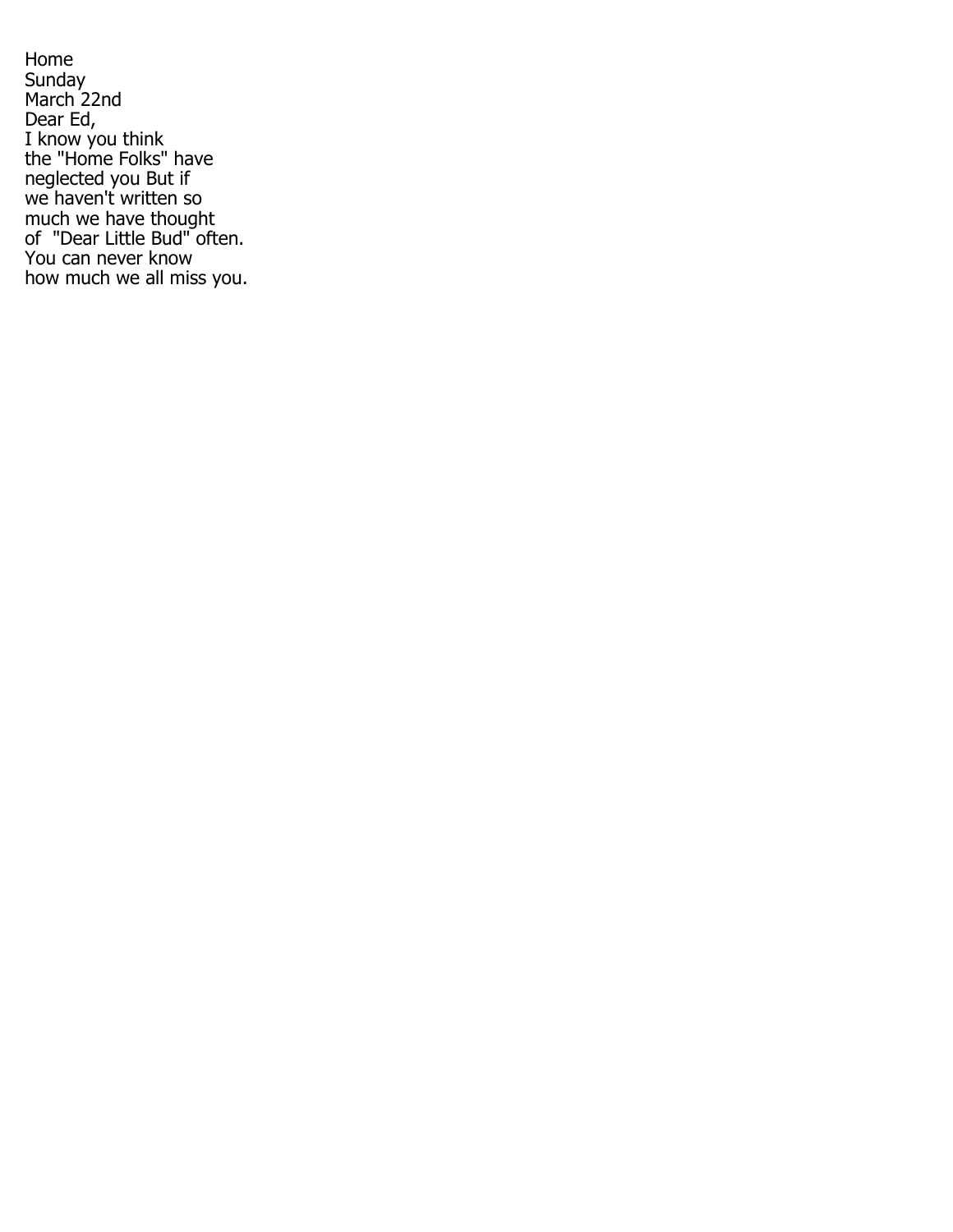J'ville continues dull and really the monotony of such a quiet, uneventful life has become burdensome. The young people are as "old as the hills." (more or less). I am sitting at my window, with a good view of the square and I can't see but two people Old Uncle Joe Hoke riding in, with one hand in his pocket, the other clasping his rope reins as if there was danger of his fiery steed taking to his heels. Old Lady Grant is out nailing on palings, if 'tis Sunday, where the dogs came into the yard and ruined her flowers. 'Tis rumored that Sam Snow and Annie Cannon will marry soon. I expect however, you know as much about it as I do. Dr Francis and Mrs Mat are more devoted than ever. They take strolls among the flowers. Stand in close proximity on the bank of the fish pond, moon-shiny nights, gain inspiration from the reflection in the water as 'tis difficult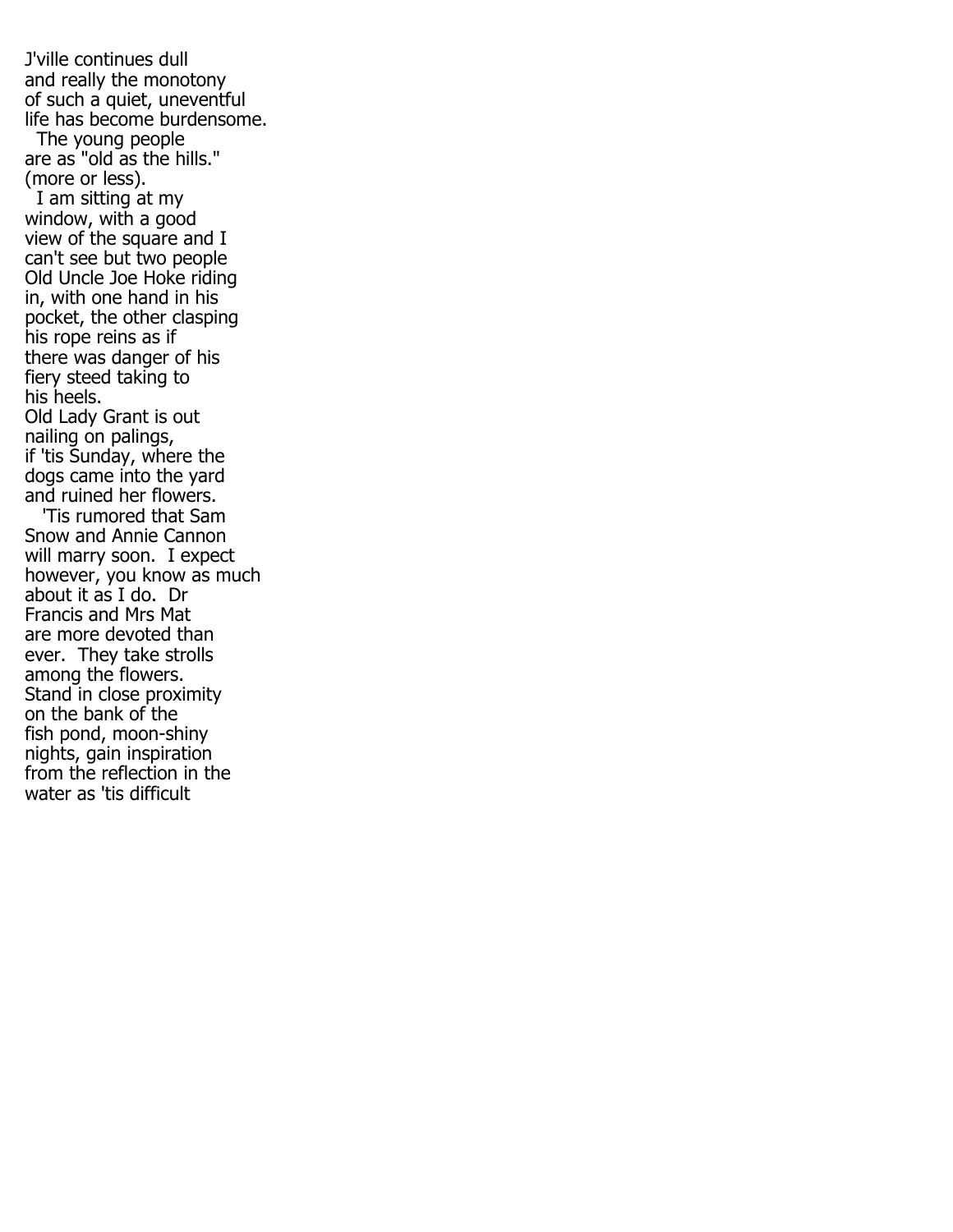for two such old folks to look up. Miss Willie Francis and George Lumley so "Dame Rumor" has it, will also be wedded soon. I don't see much of your girl recently. She is preparing to leave soon for school. Mother and Father arrived home safely last week. We had a regular jubilee. John and I are going to Rome tomorrow evening. This letter doesn't really merit a reply however allow your generous nature to prevail and write to me soon. All send love. Affectionately Sister Jessie